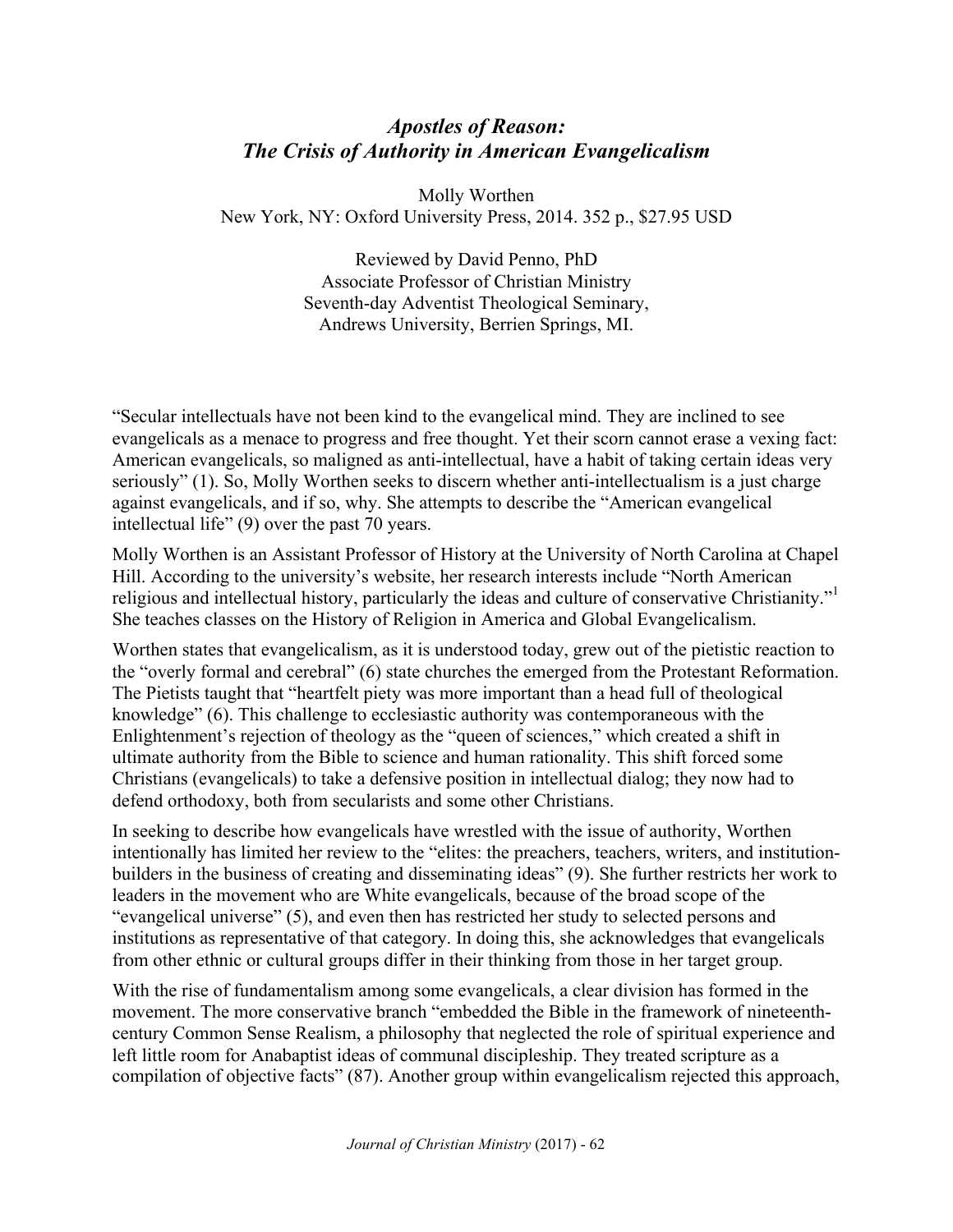seeking to harmonize scripture and reason, and allowing experience and tradition to have significant weight as one seeks to understand God's will.

So why has this divide not completely ruptured the evangelical community? The author posits that three basic concerns form the bond that has held the evangelical movement together. She describes these three concerns as "how to repair the fracture between spiritual and rational knowledge; how to assure salvation and a true relationship with God; and how to resolve the tensions between the demands of personal belief and the constraints of a secularized public square" (4). In other words, evangelicals what to know (a) how to reconcile faith and reason, (b) how to know Jesus, and (c) how to act publicly on faith after the rupture of Christendom.

And so evangelicalism continues to maintain a measure of cohesion despite the struggle over authority that has plagued it for decades.

Worthen's thesis is that the American evangelical world has been involved in a crisis over authority for almost three quarters of a century. This crisis has caused conflict with both the increasingly secular culture at large, and internecine warfare over biblical authority within the movement. The fundamentalist wing of evangelicalism came to hold a very literalist (inerrancy) view of the Bible and believe its teachings are the supreme authority in all areas of life and thinking. The more moderate element in the movement tolerates more dissent and freedom to question, while still holding Scripture in high regard as the source of truth and understanding. The moderates see the Bible as a means of revelation, but not the sum of all revelation. They see "revelation not in terms of scripture's fixed, scientific meaning, but as an epiphany that occur[s] at the intersection of text, tradition, experience, and human reason" (40). So, evangelicals not only battle the secular culture that denies the authority of the Bible, but also fight with each other over how to interpret and use the Bible as an authority for thinking and living.

An example of this strife was the move into higher education by many evangelical denominations and organizations. "The one thing most crucial to professional higher education was the one thing that most stymie conservative Protestant educators: academic freedom. Behind their hand-wringing over the liberal arts and their resentment of meddling accreditors was the fear that these reforms would encourage teachers and students to prize intellectual exploration over evangelism and prefer the scientific method to proof texts" (109). A strict fundamentalist, literalist approach to Holy Writ was seen as threatened by those who made room for reason, experience, and tradition as contributors in the hermeneutic process, even when the Bible was held as the highest authority.

So, the rise of evangelical seminaries and graduate schools, and publications like *Christianity Today* and *Christian Century*, were due to this "segregated character of evangelical intellectual culture" (54). The desire by fundamentalists to protect members and leaders from the "corruption" of the neo-evangelicals tended to inhibit collaboration and reconciliation between the parties.

Worthen posits that this divide in the evangelical world persists to today, and probably will for a long time. Thus, the movement is not monolithic, but includes must "diversity and internal contradiction" (264). There is not unanimity even on such a basic issue as the ultimate authority for Christians. So we should be careful not to stereotype evangelicals.

Evangelicals, according to Worthen, are not anti-intellectual in the sense that they cast all reason to the wind. In fact, the movement is fragmented to some degree over how to properly use